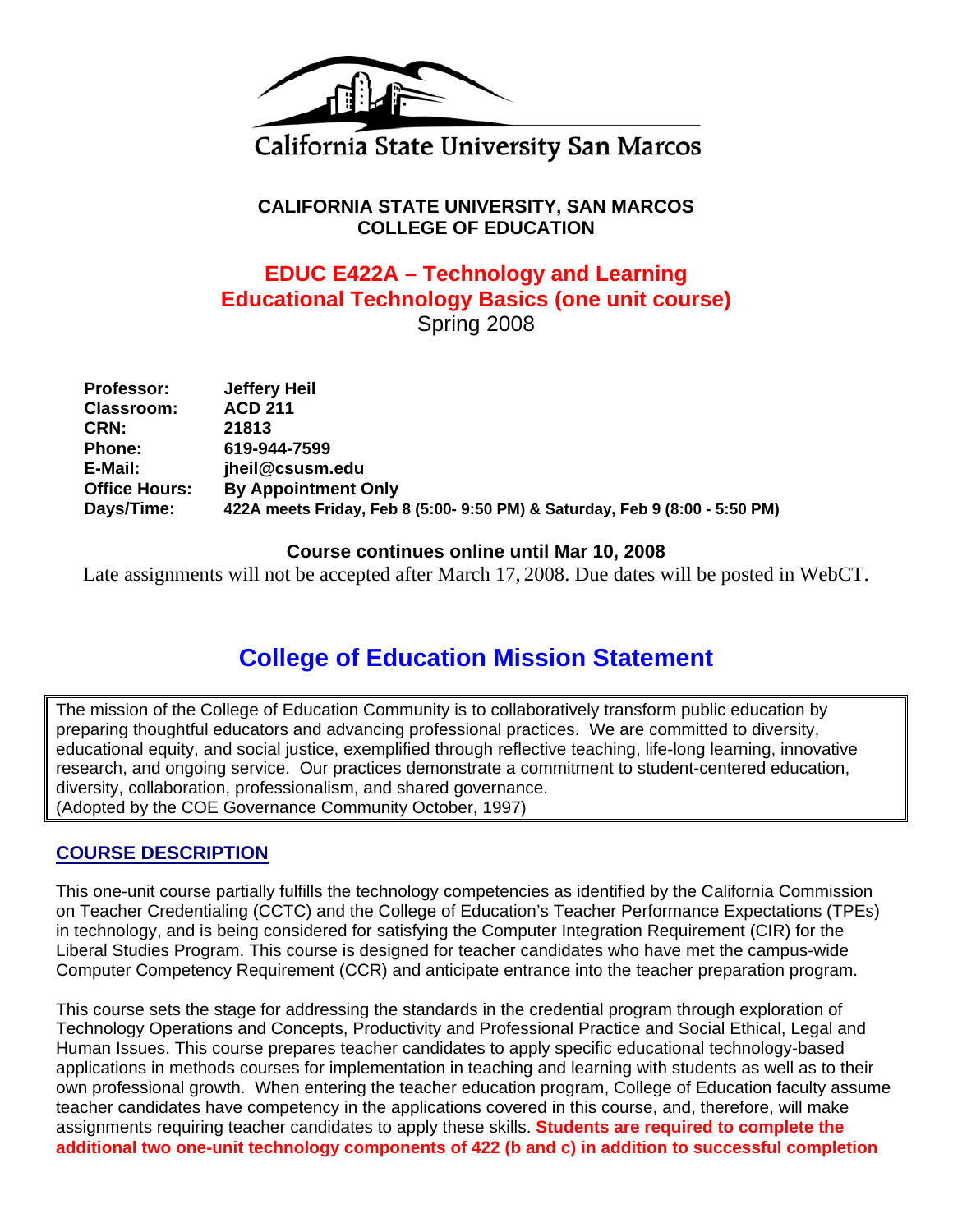#### **of this course or provide evidence through the waiver process posted on the College of Education web site.**

# **COURSE PREREQUISITES**

The prerequisite for this course is completion of the campus-wide computer competency requirement. This can be fulfilled by successful completion of one of the following:

- Taking the CSUSM CCR assessment or equivalent course OR
- Completion of an approved computer literacy course at the community college level.
- Teacher assessment tool during  $1<sup>st</sup>$  class meeting.

# **COURSE OBJECTIVES**

Teacher candidates will demonstrate competency in:

- A. Meeting the ISTE standards I, V, and VI outlined above;
- B. Approaching the ISTE standards II, III, and IV outlines above.

# **MATERIALS AND TEXTS**

NOTE: It is not necessary to purchase the educational software, as much of the specific software titles are available on the Web in demo-version. Students are responsible for saving backup copies of all assignments. All word-processed documents must be saved in Microsoft Word format, available on all campus computers.

- A. ISTE Student Membership: (ww.iste.org) (\$54.00). **Must** be purchased first week of class. This is used in place of a textbook. Proof of membership is required to pass the course.
- B. USB key-drive (256MB or more)
- C. Use of campus email account and WebCT for course communication (provided free).
- D. Print Card: Purchase on Campus.

In order to successfully complete this course, **all the assignments** must be completed at an acceptable level noted on assignment rubrics and the student must earn a C+ or better in the course. In addition to the assignments described below, performance assessment on the teacher candidate's ability to perform tasks using the software will be assessed. Because the content of this course contributes to passage of multiple TPEs, successful completion is imperative. Failure to successfully complete this course will prohibit a teacher candidate from continuing in the program beyond the first semester. The percentage of weight of each assignment is noted next to the description of the topic.

## **AUTHORIZATION TO TEACH ENGLISH LEARNERS (CREDENTIAL COURSES ONLY)**

This credential program has been specifically designed to prepare teachers for the diversity of languages often encountered in California public school classrooms. The authorization to teach English learners is met through the infusion of content and experiences within the credential program, as well as additional coursework. Students successfully completing this program receive a credential with authorization to teach English learners. *(Approved by CCTC in SB 2042 Program Standards, August 02)*

## **STUDENT LEARNING OUTCOMES**

## **Teacher Performance Expectation (TPE) Competencies**

This course is designed to help teachers seeking the Multiple and Single Subjects Credential to develop the skills, knowledge, and attitudes necessary to assist schools and districts in implementing an effective program for all students. The successful candidate will be able to merge theory and practice in order to realize a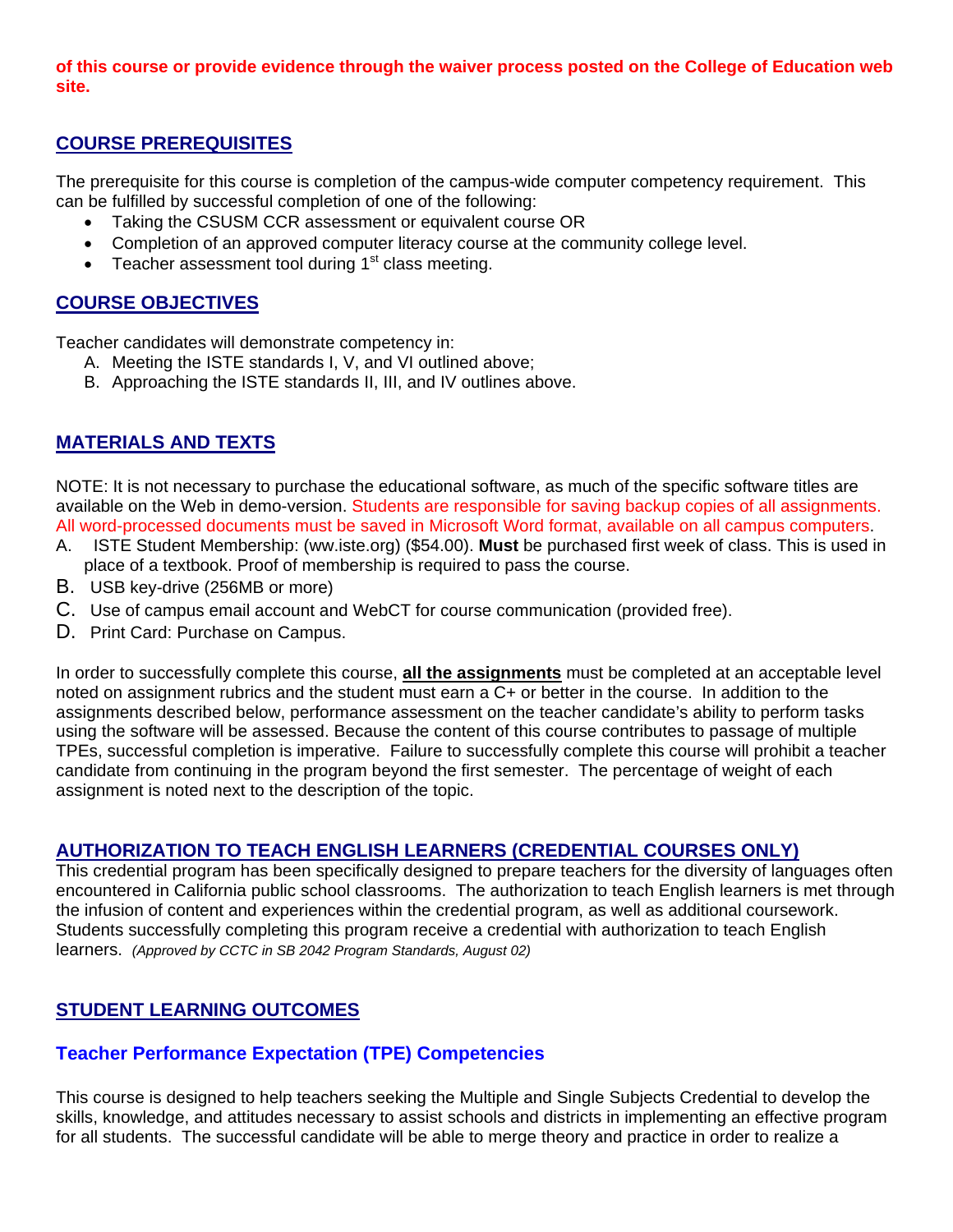comprehensive and extensive educational program for all students. The following TPEs are addressed in this course:

Primary Emphasis TPE 14 CSUSM Educational Technology (Based on ISTE NETS: see below)

#### Secondary Emphasis:

TPE 4 - Making Content Accessible

#### TPE 5 - Student Engagement

- TPE 6 Developmentally Appropriate Teaching Practices
- TPE 7 Teaching English Language Learners
- TPE 12 Professional, legal and ethical
- TPE 13 Professional Growth

## **National Educational Technology Standards for Teachers (NETS-T)**

Teaching Performance Expectation (TPE 14) is based on ISTE NETS (See *cnets.iste.org*) for detailed information). This course focuses primarily on ISTE NETS I, V, and VI and secondary emphasis on ISTE NETS II, III and IV.

#### I. TECHNOLOGY OPERATIONS AND CONCEPTS.

- Teachers demonstrate a sound understanding of technology operations and concepts. Teachers:
	- A. Demonstrate introductory knowledge, skills, and understanding of concepts related to technology (**as described in the ISTE National Education Technology Standards for Students**).
	- **B. Demonstrate continual growth in technology knowledge and skills to stay abreast of current and emerging technologies.**
- II. PLANNING AND DESIGNING LEARNING ENVIRONMENTS AND EXPERIENCES.

*Teachers plan and design effective learning environments and experiences supported by technology. Teachers:* 

- A. design developmentally appropriate learning opportunities that apply technology-enhanced instructional strategies to **support the diverse needs of learners**.
- B. **apply current research on teaching and learning with technology when planning learning environments and experiences**.
- C. **identify and locate technology resources and evaluate them** for accuracy and suitability.
- D. plan for **the management of technology resources** within the context of learning activities.
- E. plan strategies to **manage student learning** in a technology-enhanced environment.

#### III. TEACHING, LEARNING, AND THE CURRICULUM.

*Teachers implement curriculum plans that include methods and strategies for applying technology to maximize student learning. Teachers:* 

- A. **facilitate technology-enhanced experiences that address content standards** and student technology standards.
- B. use technology to **support learner-centered strategies** that address the diverse needs of students.
- C. apply technology to **develop students' higher order skills** and creativity.
- D. **manage student learning activities** in a technology-enhanced environment.

## IV. ASSESSMENT AND EVALUATION.

*Teachers apply technology to facilitate a variety of effective assessment and evaluation strategies. Teachers:* 

- A. **apply technology in assessing** student learning of subject matter using a variety of assessment techniques.
- B. use technology resources to collect and analyze data, interpret results, and communicate findings to improve instructional practice and maximize student learning.
- C. apply multiple methods of evaluation to determine students' appropriate use of technology resources for learning, communication, and productivity.

#### V. PRODUCTIVITY AND PROFESSIONAL PRACTICE.

Teachers use technology to enhance their productivity and professional practice. Teachers:

- A. Use technology resources to engage in **ongoing professional development** and lifelong learning.
- B. Continually evaluate and reflect on professional practice to **make informed decisions** regarding the use of technology in support of student learning.
- C. Apply technology to **increase productivity**.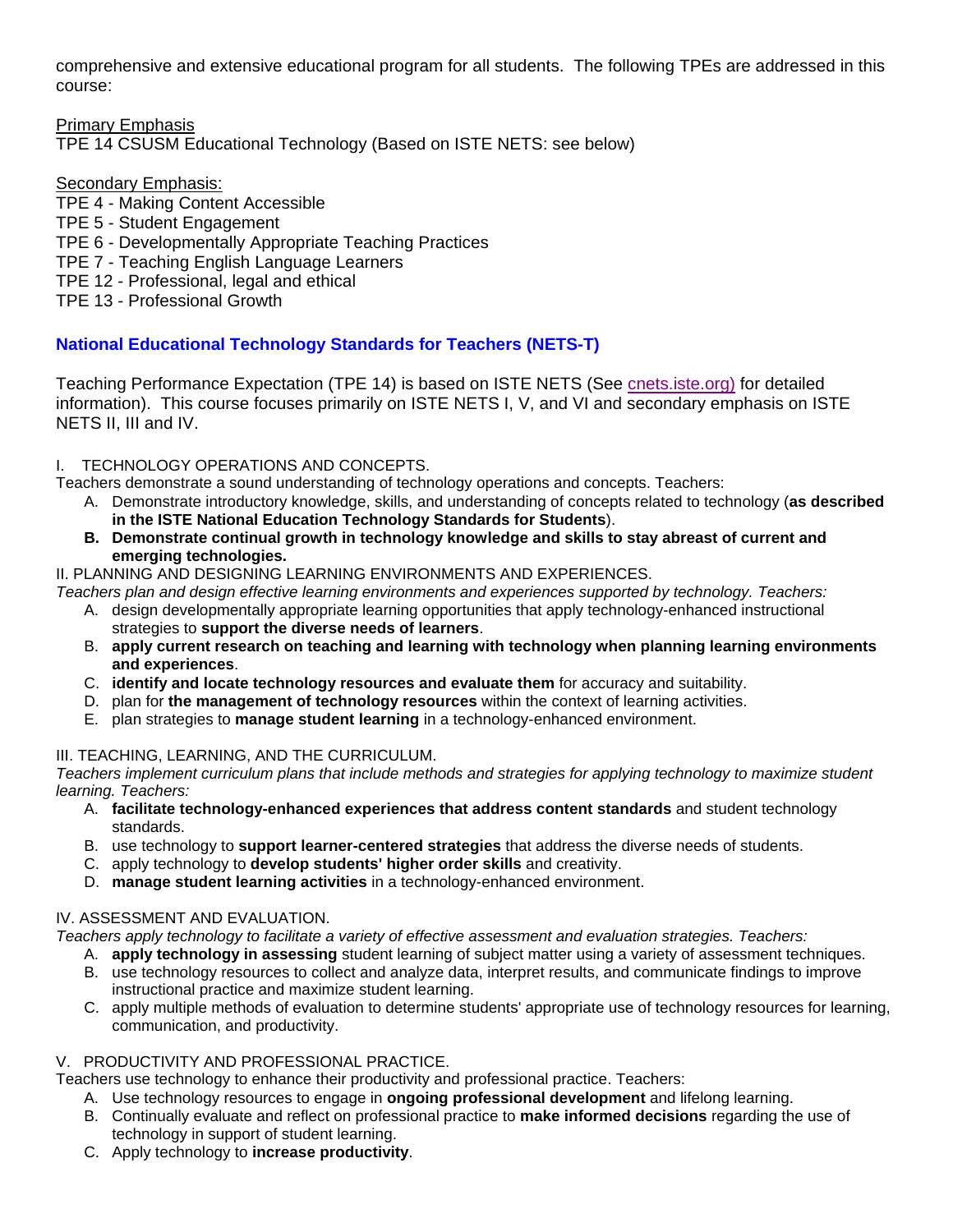D. Use technology to **communicate and collaborate** with peers, parents, and the larger community in order to nurture student learning.

#### VI. SOCIAL, ETHICAL, LEGAL, AND HUMAN ISSUES.

Teachers understand the social, ethical, legal, and human issues surrounding the use of technology in PK-12 schools and **apply those principles in practice**. Teachers:

- A. Model and teach legal and **ethical practice** related to technology use.
- B. Apply technology resources to enable and **empower learners** with diverse backgrounds, characteristics, and abilities.
- C. Identify and use **technology resources that affirm diversity**.
- D. Promote **safe and healthy use** of technology resources.
- E. Facilitate **equitable access** to technology resources for all students.

## **COLLEGE OF EDUCATION ATTENDANCE POLICY**

*Due to the dynamic and interactive nature of courses in the College of Education, all students are expected to attend all classes and participate actively. At a minimum, students must attend more than 80% of class time, or s/he may not receive Credit for the course at the discretion of the instructor. Individual instructors may adopt more stringent attendance requirements. Should the student have extenuating circumstances, s/he should contact the instructor as soon as possible.*

A good student is one who adheres to standards of dependability and promptness. If more than two hours of class sessions are missed or there is tardiness (or leave early) the teacher candidate cannot receive an A**. Late assignments will be penalized by a 5% deduction in points for each weekday late.** After one week, late assignments receive no credit. If extraordinary circumstances occur, please make an appointment with the instructor. Remember that communication is the key to success.

In addition to attending course sessions, each student will be required to complete lab assignments each week. Some of the course assignments require students to use campus resources. All students must plan time they can work in labs on campus at least once per week in addition to class time. Students are required to check campus resources and availability of labs. Mac computers are located in UH 271, ACD 211, and Kellogg Library (2nd floor). Students are required to use campus issued-email accounts and check email and WebCT at least two times per week to communicate with instructor and peers.

#### **STUDENTS WITH DISABILITIES REQUIRING REASONABLE ACCOMMODATIONS**

Students with disabilities who require reasonable accommodations must be approved for services by providing appropriate and recent documentation to the Office of Disable Student Services (DSS). This office is located in Craven Hall 5205, and can be contacted by phone at (760) 750-4905, or TTY (760) 750-4909. Students authorized by DSS to receive reasonable accommodations should meet with their instructor during office hours or, in order to ensure confidentiality, in a more private setting.

#### **ALL UNIVERSITY WRITING REQUIREMENT**

The CSUSM writing requirement of 2500 words is met through the completion of course assignments. Therefore, all writing will be looked at for content, grammar, spelling and format.

#### **CSUSM ACADEMIC HONESTY POLICY**

"Students will be expected to adhere to standards of academic honesty and integrity, as outlined in the Student Academic Honesty Policy. All written work and oral presentation assignments must be original work. All ideas/materials that are borrowed from other sources must have appropriate references to the original sources. Any quoted material should give credit to the source and be punctuated with quotation marks.

Students are responsible for honest completion of their work including examinations. There will be no tolerance for infractions. If you believe there has been an infraction by someone in the class, please bring it to the instructor's attention. The instructor reserves the right to discipline any student for academic dishonesty in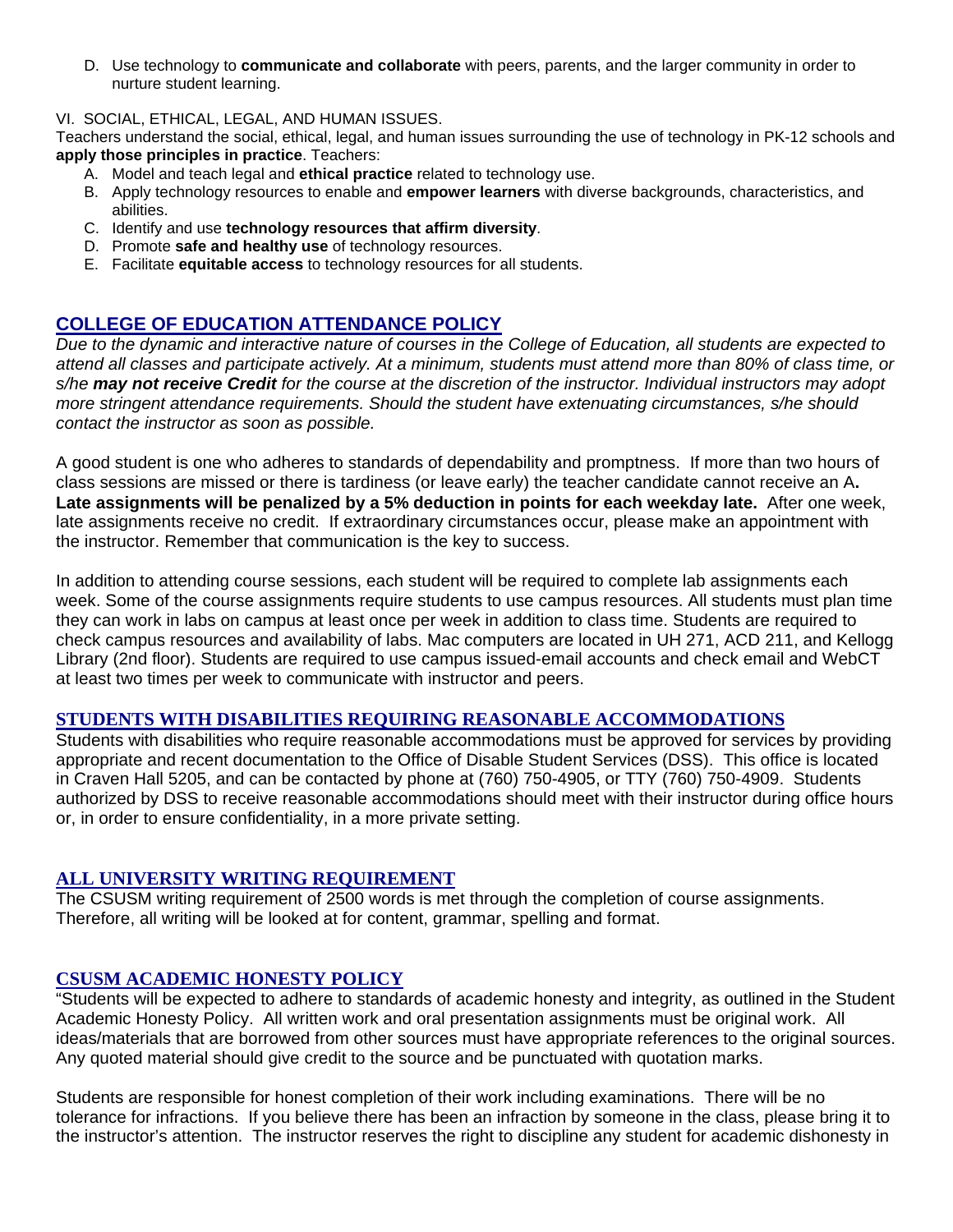accordance with the general rules and regulations of the university. Disciplinary action may include the lowering of grades and/or the assignment of a failing grade for an exam, assignment, or the class as a whole."

Incidents of Academic Dishonesty will be reported to the Dean of Students. Sanctions at the University level may include suspension or expulsion from the University.

#### **PLAGIARISM:**

As an educator, it is expected that each student will do his/her own work, and contribute equally to group projects and processes. Plagiarism or cheating is unacceptable under any circumstances. If you are in doubt about whether your work is paraphrased or plagiarized see the Plagiarism Prevention for Students website http://library.csusm.edu/plagiarism/index.html. If there are questions about academic honesty, please consult the University catalog.

#### **USE OF TECHNOLOGY:**

Students are expected to demonstrate competency in the use of various forms of technology (i.e. word processing, electronic mail, WebCT6, use of the Internet, and/or multimedia presentations). Specific requirements for course assignments with regard to technology are at the discretion of the instructor. Keep a digital copy of all assignments for use in your teaching portfolio. All assignments will be submitted online, and some will be submitted in hard copy as well. Details will be given in class.

#### **ELECTRONIC COMMUNICATION PROTOCOL:**

Electronic correspondence is a part of your professional interactions. If you need to contact the instructor, email is often the easiest way to do so. It is my intention to respond to all received e-mails in a timely manner. Please be reminded that e-mail and on-line discussions are a very specific form of communication, with their own nuances and etiquette. For instance, electronic messages sent in all upper case (or lower case) letters, major typos, or slang, often communicate more than the sender originally intended. With that said, please be mindful of all e-mail and on-line discussion messages you send to your colleagues, to faculty members in the College of Education, or to persons within the greater educational community. All electronic messages should be crafted with professionalism and care.

Things to consider:

- Would I say in person what this electronic message specifically says?
- How could this message be misconstrued?
- Does this message represent my highest self?
- Am I sending this electronic message to avoid a face-to-face conversation?

In addition, if there is ever a concern with an electronic message sent to you, please talk with the author in person in order to correct any confusion.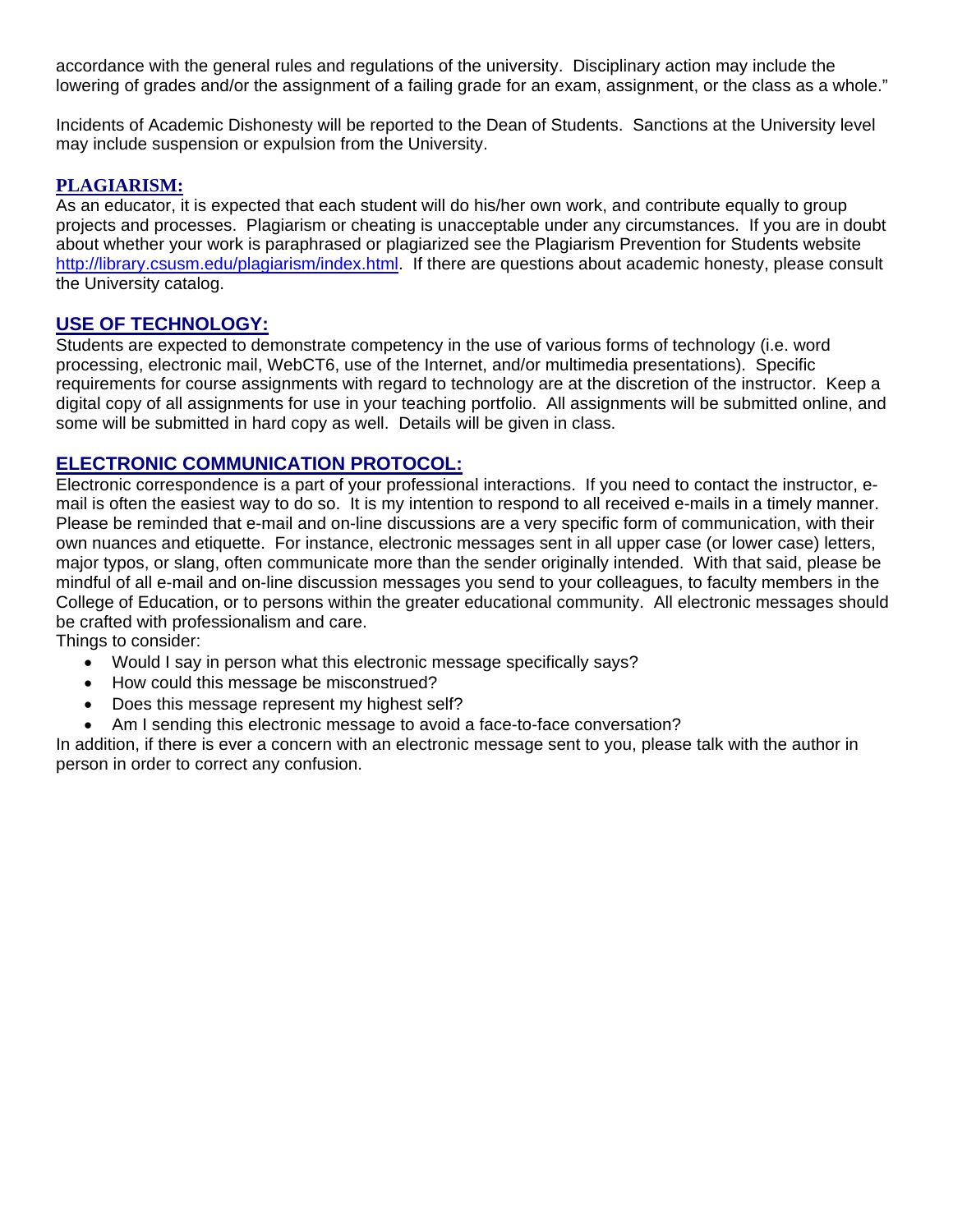# **Assignments and Assessment**

In order to successfully complete this course, the assignments must be completed at an acceptable level noted on assignment requirements and project rubrics. In addition to the assignments described below, performance assessment on the teacher candidate's ability to perform tasks using the software will be assessed. Because the content of this course contributes to passage of multiple TPEs, successful completion is imperative. Failure to successfully complete this course will prohibit a teacher candidate from continuing in the program beyond the first semester. The percentage of weight of each assignment is noted next to the description of the topic below.

| <b>Assignment</b>                                                                                                                                                          | <b>Description</b>                                                                                                          | <b>Percent</b> |  |
|----------------------------------------------------------------------------------------------------------------------------------------------------------------------------|-----------------------------------------------------------------------------------------------------------------------------|----------------|--|
|                                                                                                                                                                            |                                                                                                                             | of             |  |
| Journal/Blog                                                                                                                                                               |                                                                                                                             | Grade<br>15    |  |
|                                                                                                                                                                            | On a self-created blog, students reflect on journal readings from<br>Learning and Leading with Technology. The articles are |                |  |
|                                                                                                                                                                            | downloaded from the ISTE Web site using student membership                                                                  |                |  |
|                                                                                                                                                                            | account. This activity supports concepts related to the NETS                                                                |                |  |
|                                                                                                                                                                            | standards (TPE 14). Several entries (see assignment in WebCT)                                                               |                |  |
|                                                                                                                                                                            | are made to the journal and the document is submitted near the                                                              |                |  |
|                                                                                                                                                                            | end of the course for credit                                                                                                |                |  |
| Intro Letter                                                                                                                                                               | Students write a business style letter and post on the blog                                                                 | 10             |  |
| <b>EdTechProfile</b>                                                                                                                                                       | After taking the EdTechProfile assessment, students will submit a                                                           | 10             |  |
|                                                                                                                                                                            | file containing a chart and reflection based on their proficiencies.                                                        |                |  |
| Newsletter                                                                                                                                                                 | Create an appealing, newsworthy, and interesting newsletter for                                                             | 15             |  |
|                                                                                                                                                                            | parents with information about technology and learning in the                                                               |                |  |
|                                                                                                                                                                            | classroom. Use of graphics, content and layout will be considered                                                           |                |  |
|                                                                                                                                                                            | and assessed. Must be completed in Word.                                                                                    |                |  |
| Social                                                                                                                                                                     | Students will learn how to use social bookmarks using Del.icio.us                                                           | 15             |  |
| Bookmarking                                                                                                                                                                |                                                                                                                             |                |  |
| PowerPoint                                                                                                                                                                 | Students will create a five slide project using special features of                                                         | 15             |  |
|                                                                                                                                                                            | the program and content related to a a NETS-S student<br>performance indicator.                                             |                |  |
| Spreadsheet                                                                                                                                                                | This activity provides an opportunity for students to use a                                                                 | 10             |  |
|                                                                                                                                                                            | spreadsheet in a variety of ways to organize and present                                                                    |                |  |
|                                                                                                                                                                            | information. Various tasks provide an opportunity for teacher                                                               |                |  |
|                                                                                                                                                                            | candidates to reflect on educational appropriate uses of a                                                                  |                |  |
|                                                                                                                                                                            | spreadsheet tool and differentiate between various tools for                                                                |                |  |
|                                                                                                                                                                            | organizing information.                                                                                                     |                |  |
| Attendance &                                                                                                                                                               | Teacher candidates are expected to have a positive disposition                                                              | 10             |  |
| Participation                                                                                                                                                              | toward teaching and learning. They should help each other and                                                               |                |  |
|                                                                                                                                                                            | create a positive classroom environment for everyone. This                                                                  |                |  |
|                                                                                                                                                                            | means having a positive attitude in class, being on time and                                                                |                |  |
|                                                                                                                                                                            | actively engaged in discussions and activities both in class and                                                            |                |  |
|                                                                                                                                                                            | online.                                                                                                                     |                |  |
|                                                                                                                                                                            | Total                                                                                                                       | 100%           |  |
| All assignments, requirements, due dates and scoring rubrics will be available through<br>WebCT. Students are required to check assignment details in WebCT. Students must |                                                                                                                             |                |  |
| plan lab time on campus for using special programs and be able to access the Internet                                                                                      |                                                                                                                             |                |  |
| regularly to complete course assignments either on campus or another location.                                                                                             |                                                                                                                             |                |  |

#### **EDUC 422A Course Assignments and Weight for Course Grades**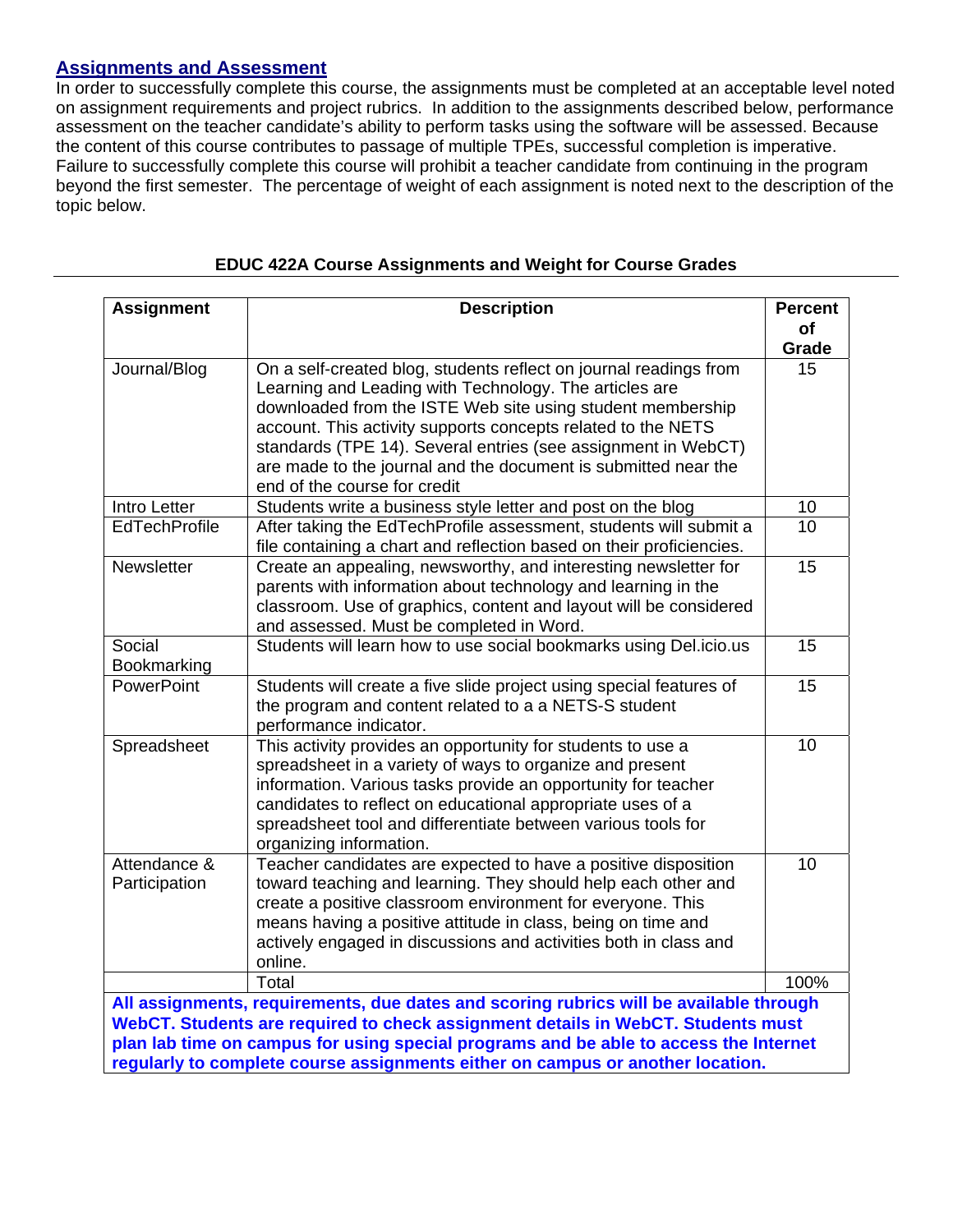# **GRADING PROCEDURES**

| $94 - 100 = A$  | $80 - 83 = B$   | $70 - 73 = C$  |
|-----------------|-----------------|----------------|
| $90 - 93 = A$   | $77 - 79 = C +$ | $60 - 69 = D$  |
| $87 - 89 = B +$ | $74 - 76 = C$   | below $60 = F$ |
| $84 - 86 = B$   |                 |                |

Grading is calculated on the standard of

**Schedule (Agendas for Class Meetings)** 

# **Feb 8th: Friday 5 - 9:50pm**

**Overview of course, Web CT, ISTE Blogs (Writing and reflecting) Intro Letter (Word Processing) EdTech Profile (Assessment) Blogs (Writing and reflecting) Social Bookmarking (Communication)** 

# **Feb 9th: Saturday 8am - 3:50pm**

**Newsletter (Communication) Excel (Assessment, Organizing Information) Journal (Writing, Sharing, Reflecting) PowerPoint (Presentation and Student Projects)** 

# **DUE DATES (all assignments are due by 9pm on the date indicated)**

## **Feb 18**

**Intro Letter (on Blog) EdTechProfile** 

## **Feb 25**

**Newsletter Del.icio.us** 

## **Mar 3**

**Excel PowerPoint** 

## **Mar 10**

**Journal Attendance and Participation Reflection**